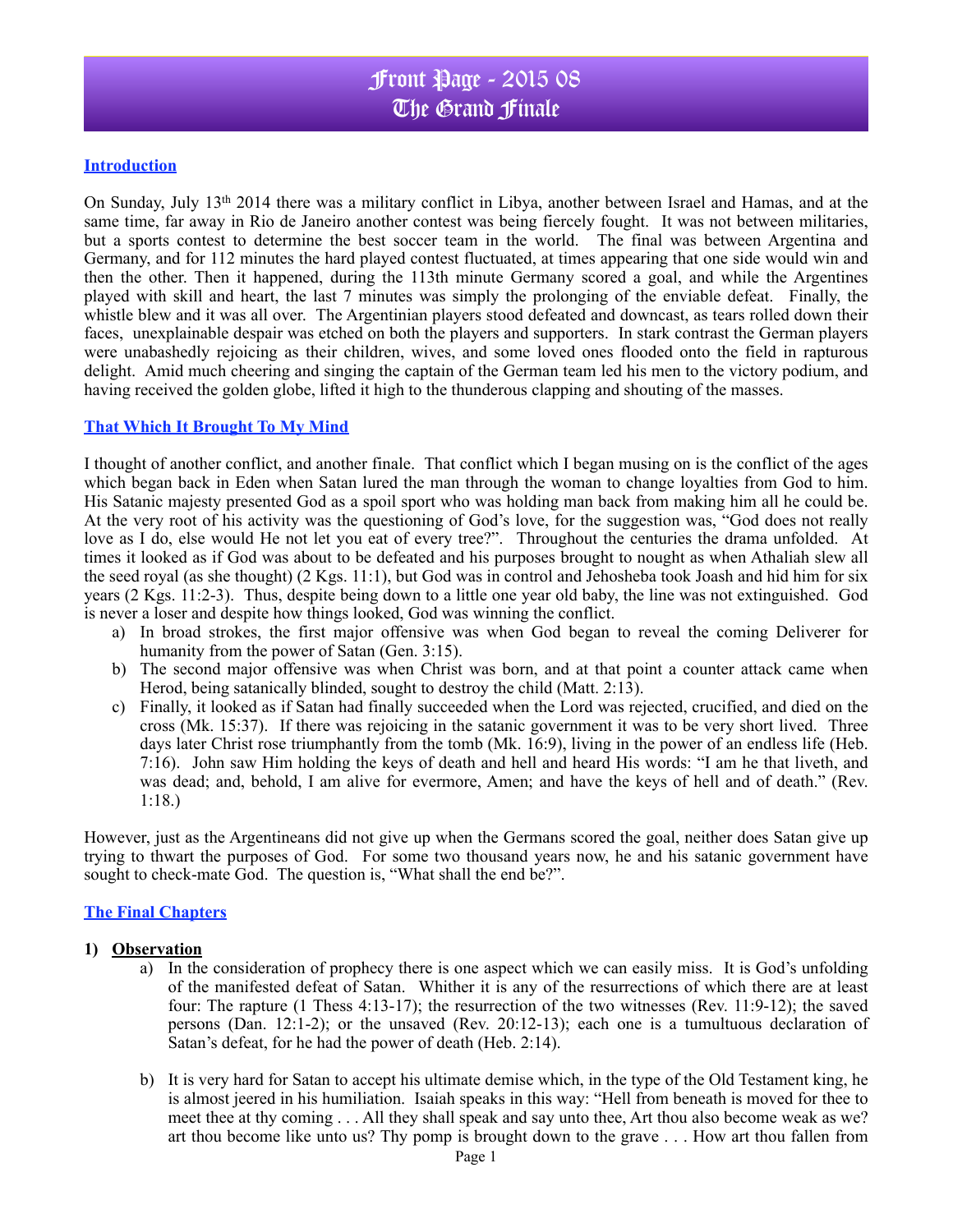heaven, O Lucifer, son of the morning! . . . thou shalt be brought down to hell, to the sides of the pit" (Isa. 14:9-16). Utter humiliation and ignominy, accompanied by complete defeat, awaits Satan, and every event in the prophetic calendar is a movement toward God's supreme purpose which is God as all in all and Satan utterly removed eternally (1 Cor. 15:28).

c) It is my understanding that there are multiple major events. Our meditation will focus on the presentation and formalization of Christ. (Rev. Chs. 4-5)

#### **The Final Chapters**

### **1) Observation**

- a) In the consideration of prophecy there is one aspect which we can easily miss. It is God's unfolding of the manifested defeat of Satan. Whither it is any of the resurrections of which there are at least four: The rapture (1 Thess 4:13-17); the resurrection of the two witnesses (Rev. 11:9-12); the saved persons (Dan. 12:1-2); or the unsaved (Rev. 20:12-13); each one is a tumultuous declaration of Satan's defeat, for he had the power of death (Heb. 2:14).
- b) It is very hard for Satan to accept his ultimate demise which, in the type of the Old Testament king, he is almost jeered in his humiliation. Isaiah speaks in this way: "Hell from beneath is moved for thee to meet thee at thy coming . . . All they shall speak and say unto thee, Art thou also become weak as we? art thou become like unto us? Thy pomp is brought down to the grave . . . How art thou fallen from heaven, O Lucifer, son of the morning! . . . thou shalt be brought down to hell, to the sides of the pit" (Isa. 14:9-16). Utter humiliation and ignominy, accompanied by complete defeat, awaits Satan, and every event in the prophetic calendar is a movement toward God's supreme purpose which is God as all in all and Satan utterly removed eternally (1 Cor. 15:28).

### **2) The Background of Revelation 4-5**

- a) As in any situation it is important to understand the background of the event and for this situation the background is found in Psalms 93, 97, 99; Dan. 2:44; 7:9-21. In Revelation chapter four God is seated on the throne of the universe, it is not on earth (Matt. 19:28; 25:31), neither in an undisclosed place (Rev. 20:11) but in Heaven. He is the Moral and Final Authority of the Universe, the Judge and Sovereign of all events. There are many Biblical sights which are frightening (Rev. 6:13-16) and this is one of them. God is never seen ascending the throne for He sits there in permanency, ruling over the kingdoms of man (2 Chron. 20:6; Dan. 5:21).
- b) The three above mentioned Psalms all begin the same way: "The Lord reigneth", with Psalm 92 stating: "there is no unrighteousness in Him" (Psa. 92:15). Due to His moral character there are exclamations and exultations praising His holiness (Psa. 93:5; 97:12; 99:9) which is in accord with (Rev. 4:8) declaring that the rule of God is an administration of holiness. Furthermore, these Psalms all have to do with the millennium, and when the Lord reigns then we find that (apart from Psalm 94 where the Lord judges before the millennium) the intervening Psalms emphasize the truth of Heaven and earth's rejoicing (Psa. 92:1; 95:1; 96:1; 98:1) when God's manifested rule is evident. He is unchanging in His position, the character of His judgment, and His goal which is the rule of heaven on earth, the answer to that which is called the Lord's prayer (Matt. 6:10).

### **3) Revelation 4-5**

- a) The Throne Sitter and His characteristics:
	- i) The characteristics of the rule of God are indicated by the matters spoken of. For instance, before the Throne there are seven lamps burning, that is light which consumes all that which is contrary to God and this government of covertness. The rainbow reveals Him as the God of the covenant (Gen. 9:13) which, being like an emerald, is a fixed green indicative of the unchanging freshness of His covenant whither it has to do with Christ manifested as Judge (Acts 17:31); King (Psa. 2:6); the assurance for victory (Psa. 45:3-6); or creation in the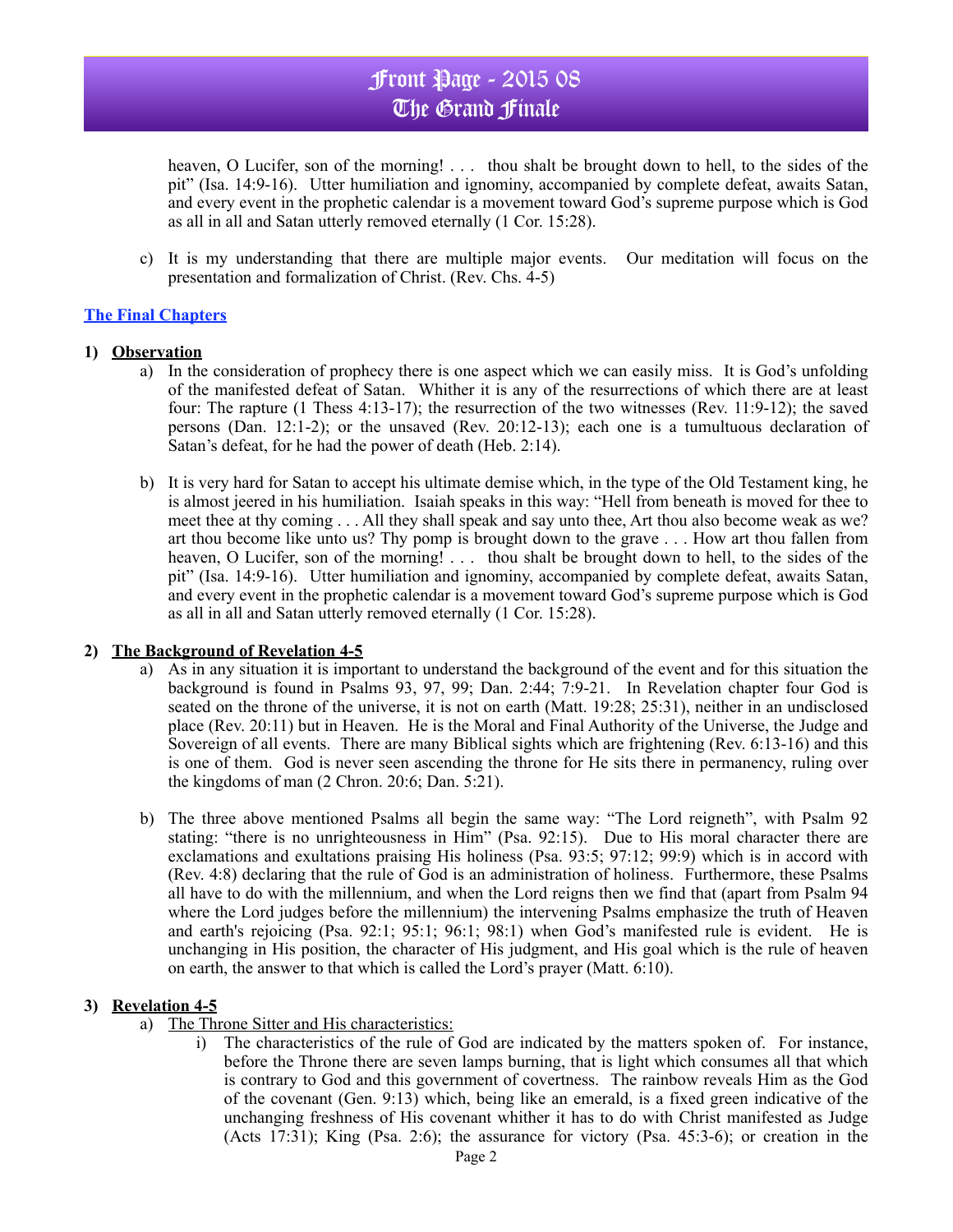millennium (Isa. 11:6-11; 35:1-2). The song of worship is centered upon His creating and purpose: "Thou hast created all things, and for thy pleasure (will) they are and were created" (Rev. 4:11). God's glorious purpose is to remove all that is contrary to God and establish all under His rule. This begs the question: "How can and will this be done, for it must be done by a man?" (Heb. 2:5-9)

### b) The Crisis:

- i) The cry goes forth: "Who is worthy?", and the answer is: "No man is found worthy!" (Rev. 5:2-3). Suddenly it appears that all the purposes of God for Christ and His own glory have been stopped and John begins to weep (Rev. 5:4). I understand it to extend beyond humanity and indicate that no individual, whither satanic, angelic, or human, has the legal and moral qualifications.
- c) The Declaration and Confirmation:
	- i) At this point John's attention is directed to one who is the "Lion of the tribe of Judah or the Root of David" but sees Him as a Lamb, slain. I am aware that it is often said "freshly slain", but I can find no evidence for the word "freshly" in this passage. What is taught is that the Lamb has the manifestations of having been slain and is standing, that is, He is raised from the dead. Furthermore, He has perfection of power (the seven horns) and a perfection of perception (the seven eyes). (Rev. 5:6)
	- ii) The only man in all creation, the only individual in all the universe, who can righteously meet the requirement of God and to whom God can entrust this great work is the Lamb who was slain. What a responsibility is His? The man who John is directed to will have the responsibility to break every opposition to God and utterly remove all that is contrary to His holiness, and set up the kingdom of the God of Heaven (Dan. 2:44). Whither the opposition is against the government of God, the covenants of God, or the presence of God, Christ is the only one who can fulfill the task. The Throne Sitter holds the book of judgments, but where is there a man that is worthy to look, open, and read the book? Whoever He is He must have the moral qualifications and legal rights to be the King of Israel. To be able to judge all others He must be free from sin, free from partiality, and be fully capable to judge according to the rebellions committed. The law of sowing and reaping must follow through just as with Adoni-bezek (Jud. 1:7), and those who slaughter the saints (Rev. 13:10; 16:6).
- d) The Confirmation, which is the presentation of Christ to God as the Ancient of Days:
	- i) Daniel chapter seven presents a glorious view of the events. Amidst pomp and glory and with the clouds (the angelic hosts, Dan. 7:13) in attendance, the Lord (the Lamb) is brought to the Throne sitter in whose hand is a scroll. Deliberately and in full awareness of the responsibility of taking the scroll, the Lamb takes the book out of the hand of God. It is an amazing sight, the Moral Governor of the Universe is handing over the responsibility of all judgment which will bring about God being all in all to the man who was slain and is now alive! Does God let Him take the scroll? "Yes", and when He takes it heaven erupts in praise and worship.
	- ii) This is the scroll which contains God's secret (as far as unsaved man is concerned) of how His judgment will fall and His kingdom come. The Lamb is God's appointed Judge (Jn. 5:22, 27) and He has secured the right to Judge because He is the Son of Man, and the right to take and open the book because He was slain and redeemed men to God by His blood (Rev. 5:9). By His death He has judged sin and released man from the power of Satan and sin, making them kings and priests unto God. That scroll is the unveiling of how the heathen will become His inheritance (Psa. 2:8), and His Kingdom will come with man understanding the truth Nebuchadnezzar said so long ago (Dan. 5:21).